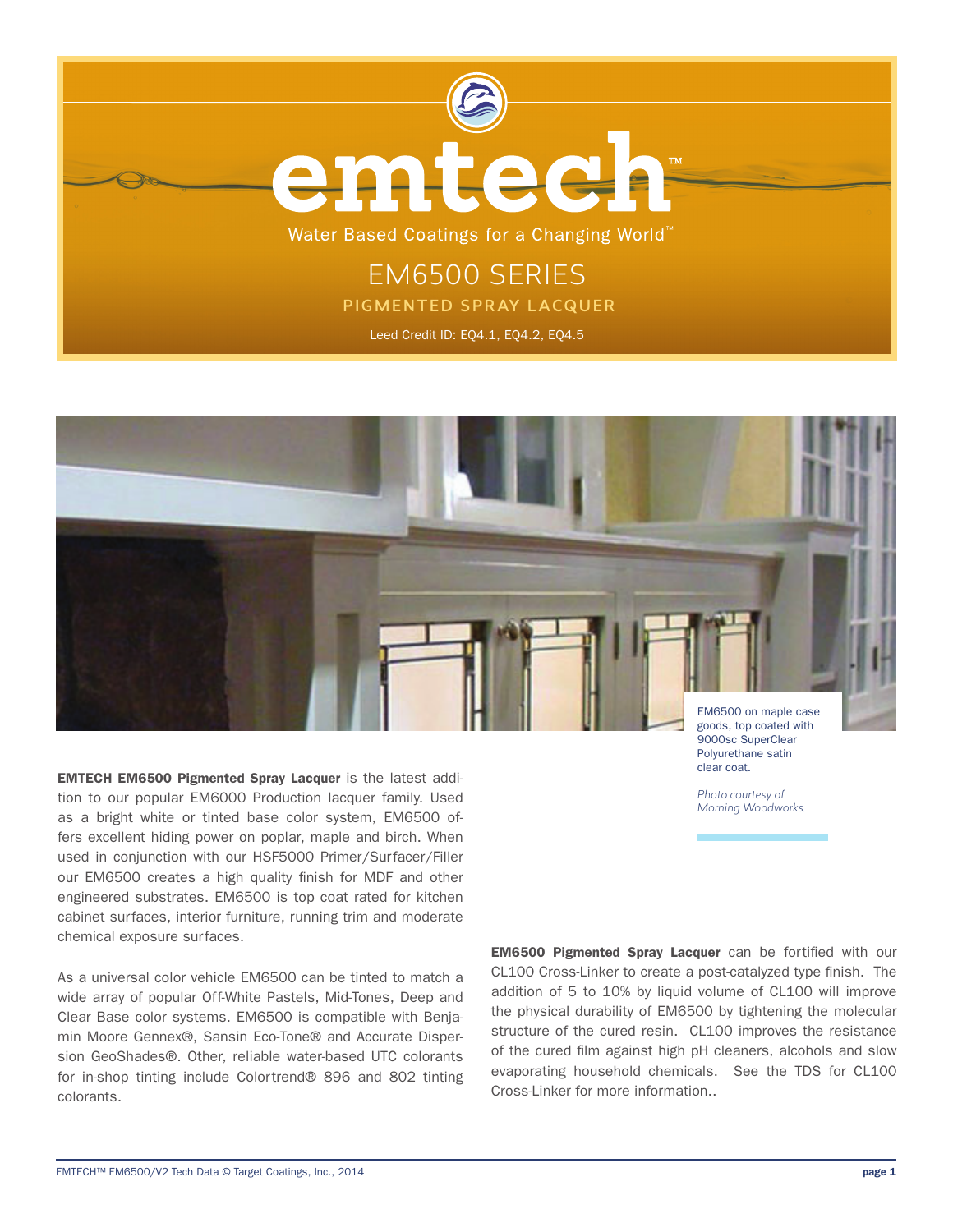

# EM6500 SERIES

PIGMENTED SPRAY LAQUER Leed Credit ID: EQ4.1, EQ4.2, EQ4.5

| <b>Part Number &amp; Tint Strength</b> |                      |                          |
|----------------------------------------|----------------------|--------------------------|
| <b>Part Number</b>                     | <b>Tint Strength</b> | <b>Average Tint Load</b> |
| <b>EM6500WP</b>                        | Pastel               | .50 to 1.0 fluid ounces  |
| <b>EM6500M</b>                         | Mid-Tone             | 2.0 to 4.0 fluid ounces  |
| <b>EM6500D</b>                         | Deep Base            | $6.0 - 8.0$ fluid ounces |
| <b>EM6500CB</b>                        | Clear Base           | 12.0 -16.0 fluid ounces  |

# Physical Specifications

Coatings Density: 9.0 lbs. /Gal.

Solids % by Weight: 36.0nv (EM6500CB Clear Base)

VOC Content Actual: 50 Grams/Liter

VOC Content Regulatory: 110 Grams/Liter

HAPS Content: 0.0.

pH: 8.5 – 9.0

Viscosity: 28-30 Seconds Zahns #4 Cup

Dry Time: 35-45 minutes @ 3mils wet

Spread Rate: 300sq ft. per Gallon @ 3 mils wet

Appearance: White pigmented base

Flash Point: Above 200°F

Shelf-Life: 24+ Months

Freeze/Thaw Stability: 3 cycles

| <b>Spray Gun Set Up Recommendations*</b> |                                                   |  |
|------------------------------------------|---------------------------------------------------|--|
| <b>Compressed Air HVLP</b>               | 1.8mm-2.0mm needle set and corresponding air cap. |  |
| Air-Assisted Airless                     | .15 - .18 tip set                                 |  |
| Airless                                  | Medium tip set                                    |  |

*\*Consult with spray gun manufacturer for specific air pressure settings.*



| <b>Features and Benefits</b>            |  |
|-----------------------------------------|--|
| <b>HAP's FREE</b>                       |  |
| <b>USEPA AIM National VOC Compliant</b> |  |
| OTC / MRPO Regional Compliant           |  |
| <b>SCAQMD Regional Compliant</b>        |  |
| <b>LEED Credit Compliant</b>            |  |
| Multi-Substrate Adhesion Performance    |  |
| 100% Burn-In Technology                 |  |
| <b>Fast Dry-Time</b>                    |  |
| <b>Stronger then Nitrocellulose</b>     |  |
| <b>Excellent Clarity</b>                |  |
| Water Clean Up                          |  |
| Non-Flammable                           |  |
| California Prop. 65 Compliant           |  |